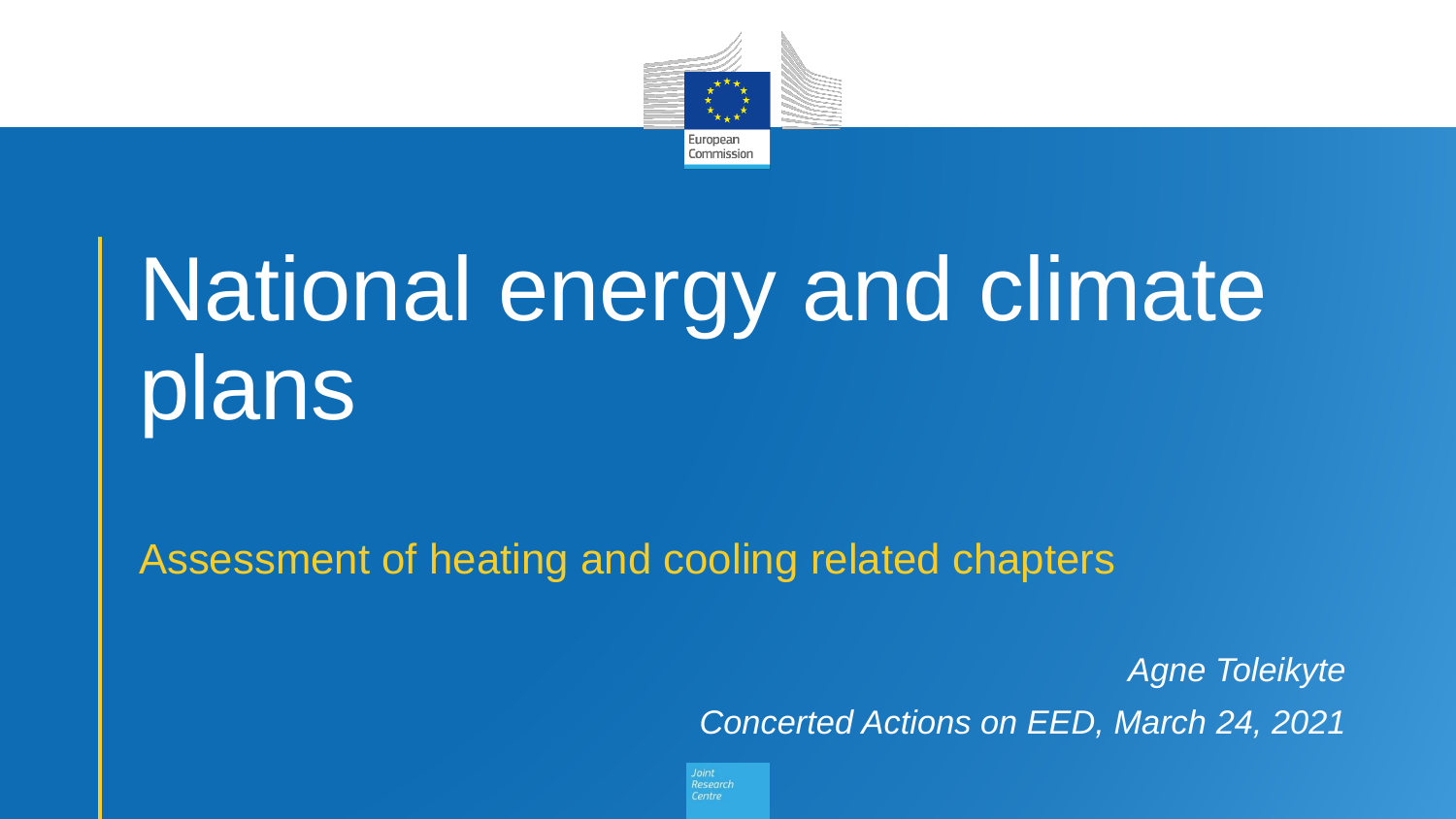- Joint Research Centre: science and knowledge service of the European Commission
- H & C team supports DG ENER with scientific analysis
	- Evaluation of Member States' comprehensive assessment, preparation of guidelines on how to define and account for waste heat, and efficient district heating and cooling, and etc.
- Report on assessment of heating and cooling related chapters of the NECPs
	- Available soon on the Commission's website (JRC124024)

2

• Another report assessing the energy efficiency dimension of the NECPs by JRC Ispra (JRC122862)



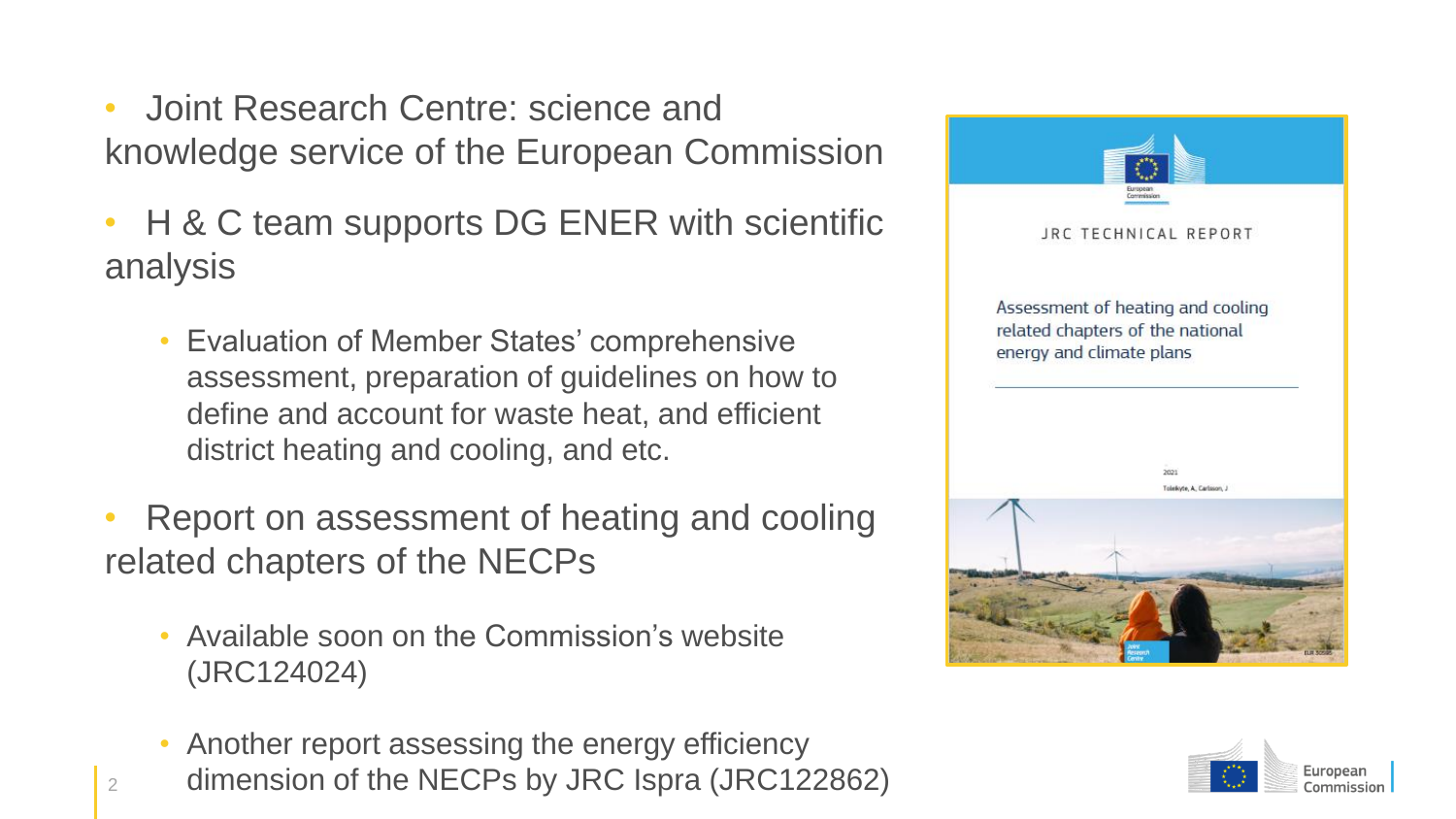### **Contents**

- Policy context
- Projections (energy demand in the H & C sector and RES share)
- The role of co-generation of heat and power
- Policies and measures
- Recommendations and conclusions

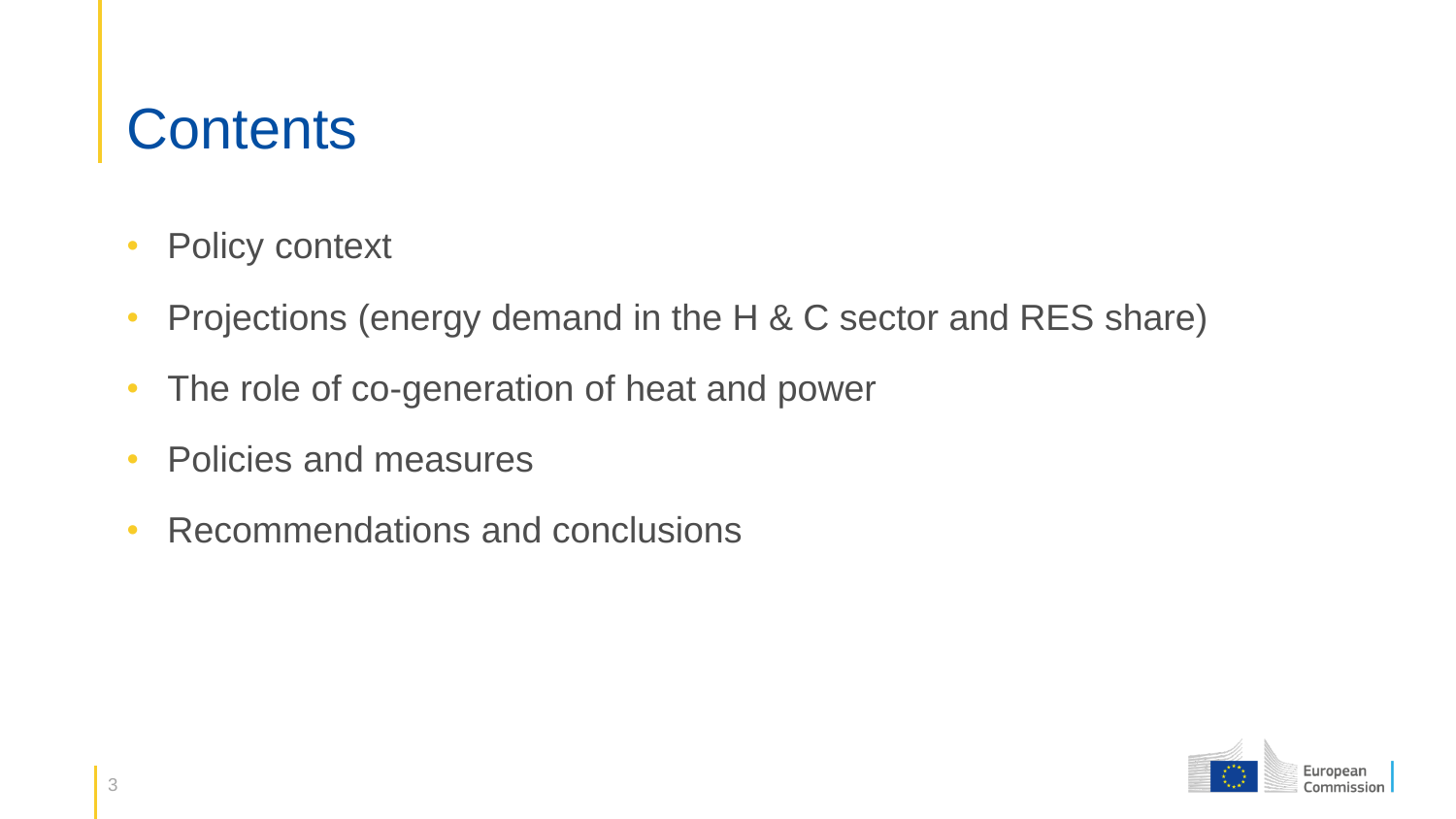# Policy context (I)

- A part of the "Clean energy for all Europeans"
- Strategies and measures for the period 2021-2030
- Submitted to the Commission by the end of 2019

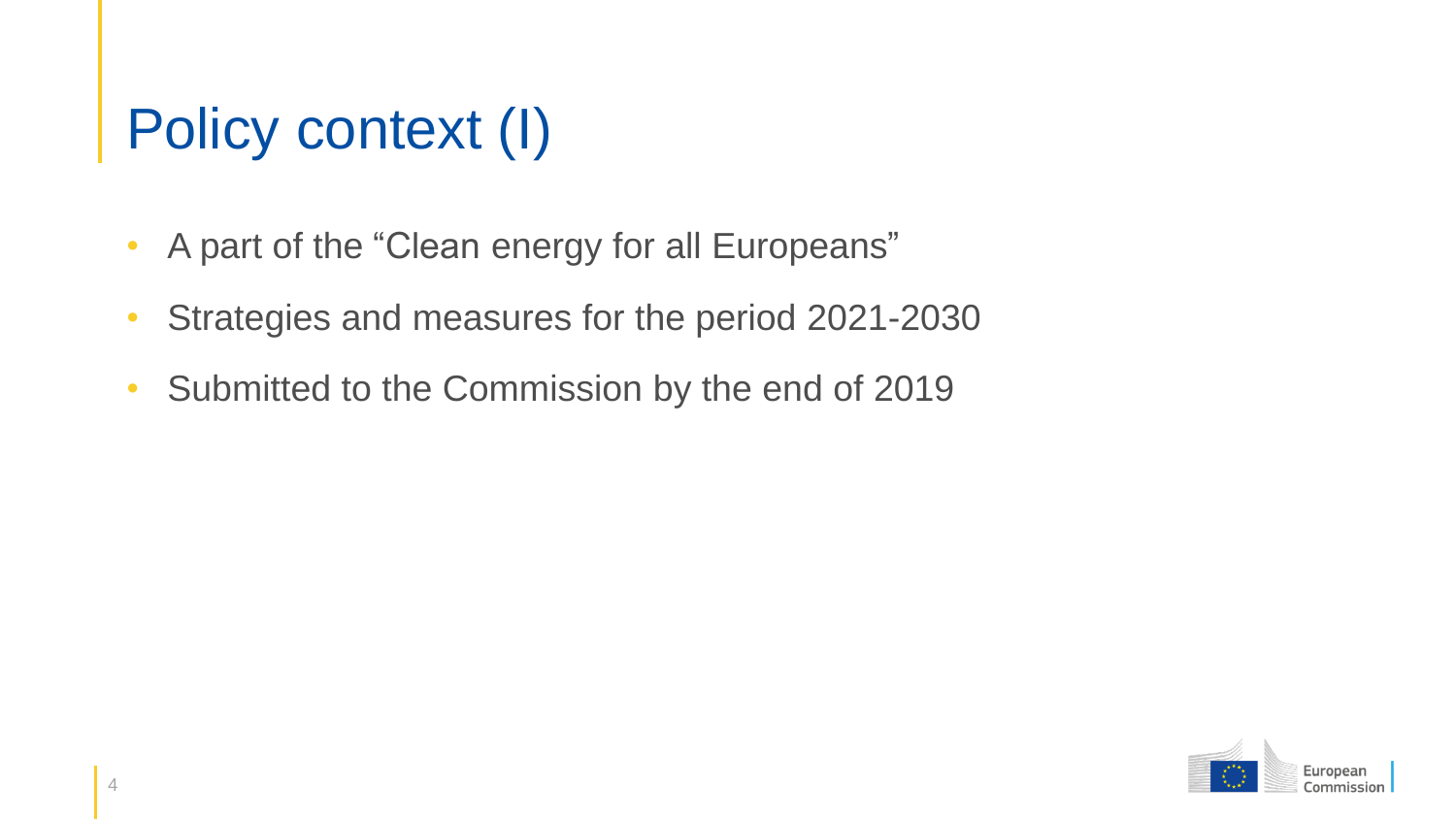# Policy context (II)

• Annex I of the Energy Governance clarifies which data the NECPs should provide

- Projections for the share of renewable energy sources in the H & C sector and the role of waste heat and cold (also compliance with Article 23, RED II)
- Current potential for the application of high-efficiency co-generation, waste heat and efficient district heating and cooling (DHC) (Article 14, EED)
- Policies and measures to achieve the trajectories

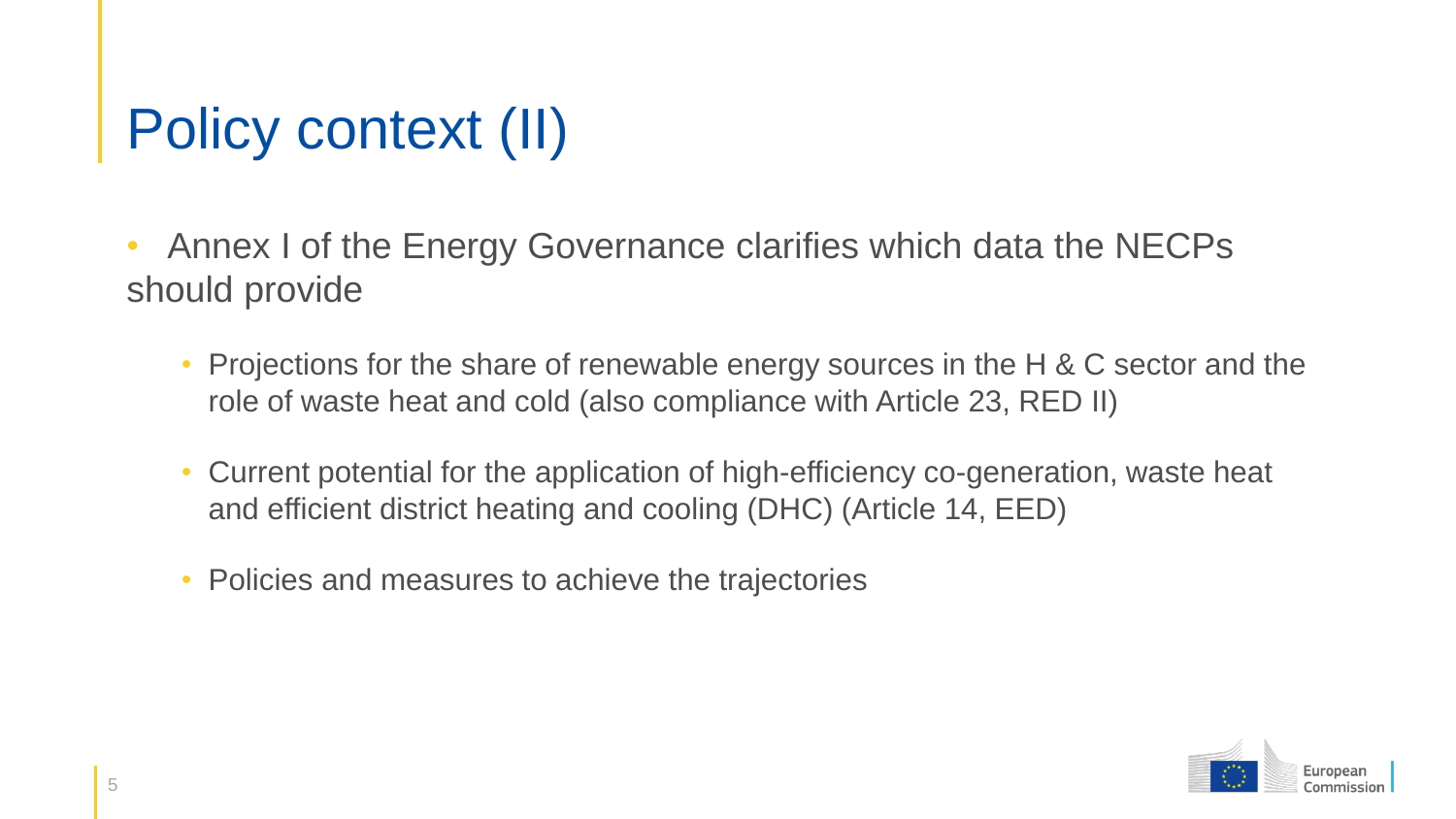### Energy consumption projections for H & C



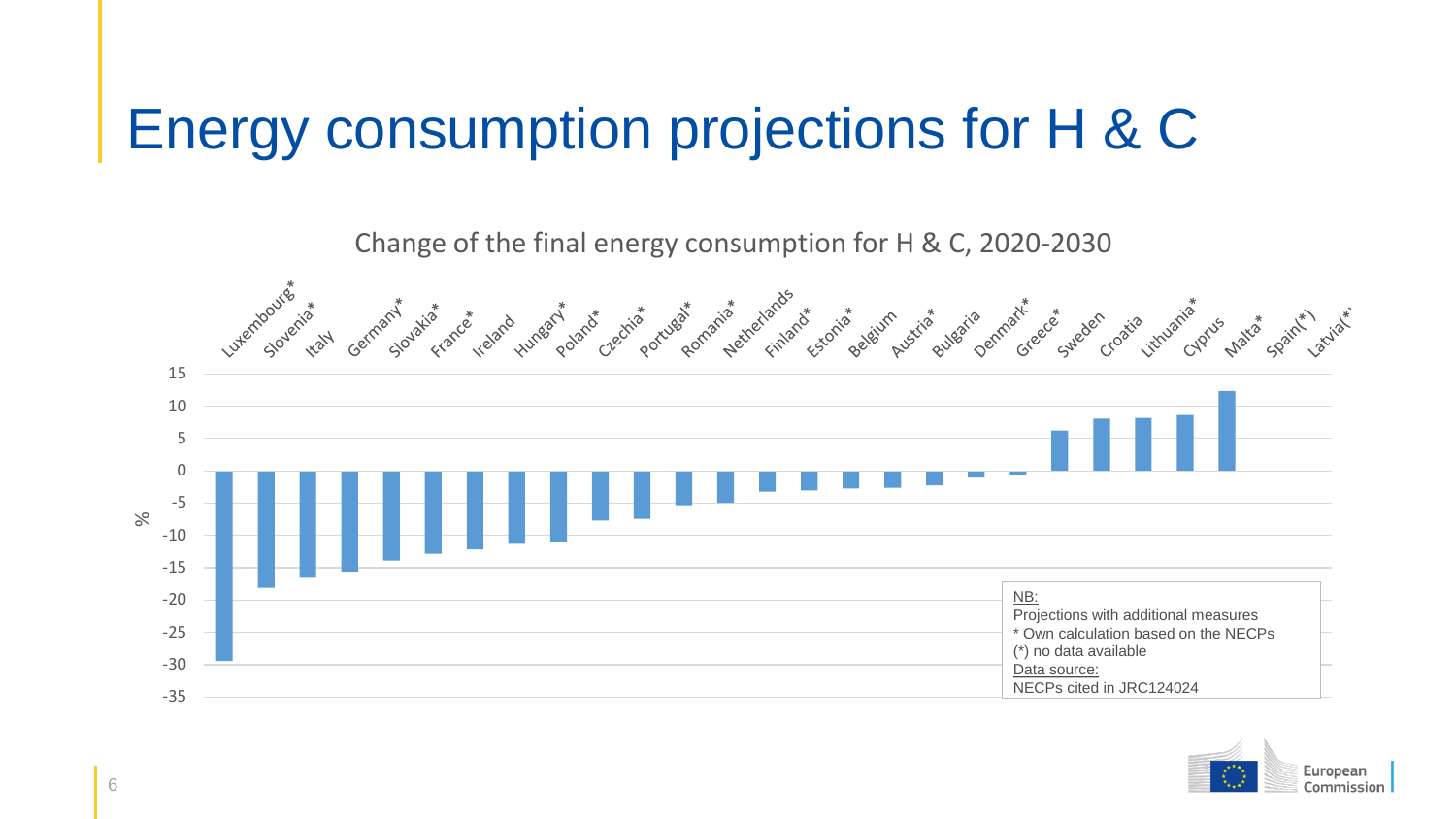### RES projections in H & C

RES share in the H & C sector in 2020 and 2030

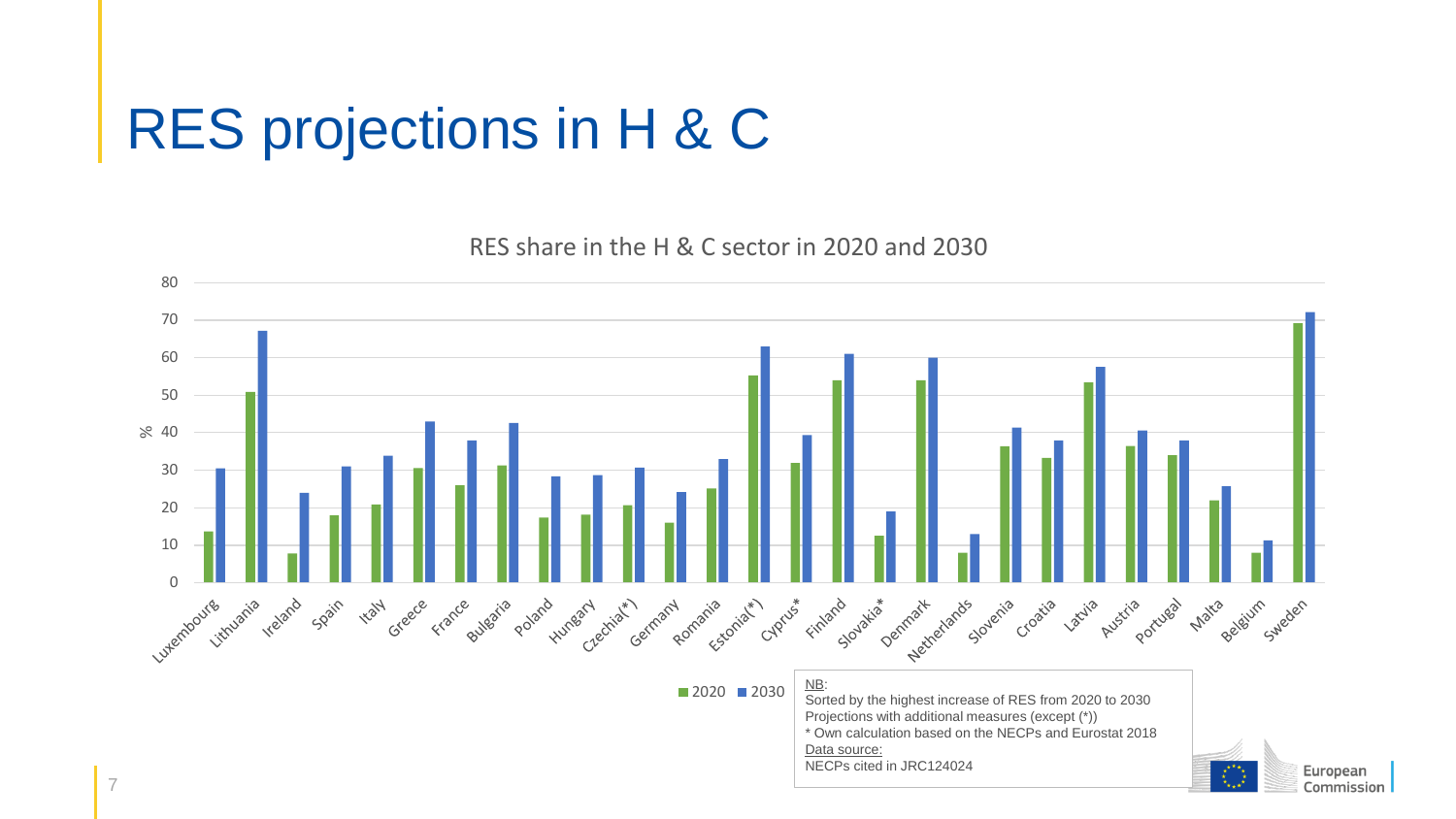# Meeting the target of Article 23 of RED II



8 NB: Own calculation based on criteria from Article 23 (1 and 2) and projections with additional measures from NECPs

- Many NECPs do not meet the target specified in Art 23 of RED II
- Waste heat and cold are accounted by 5 countries
- Constraints responsible for not meeting the objectives (which most plans did not provide)
	- Natural gas as alternative to coal
	- Natural gas as the most costeffective investment
	- Reduction in biomass use due to energy efficiency improvements

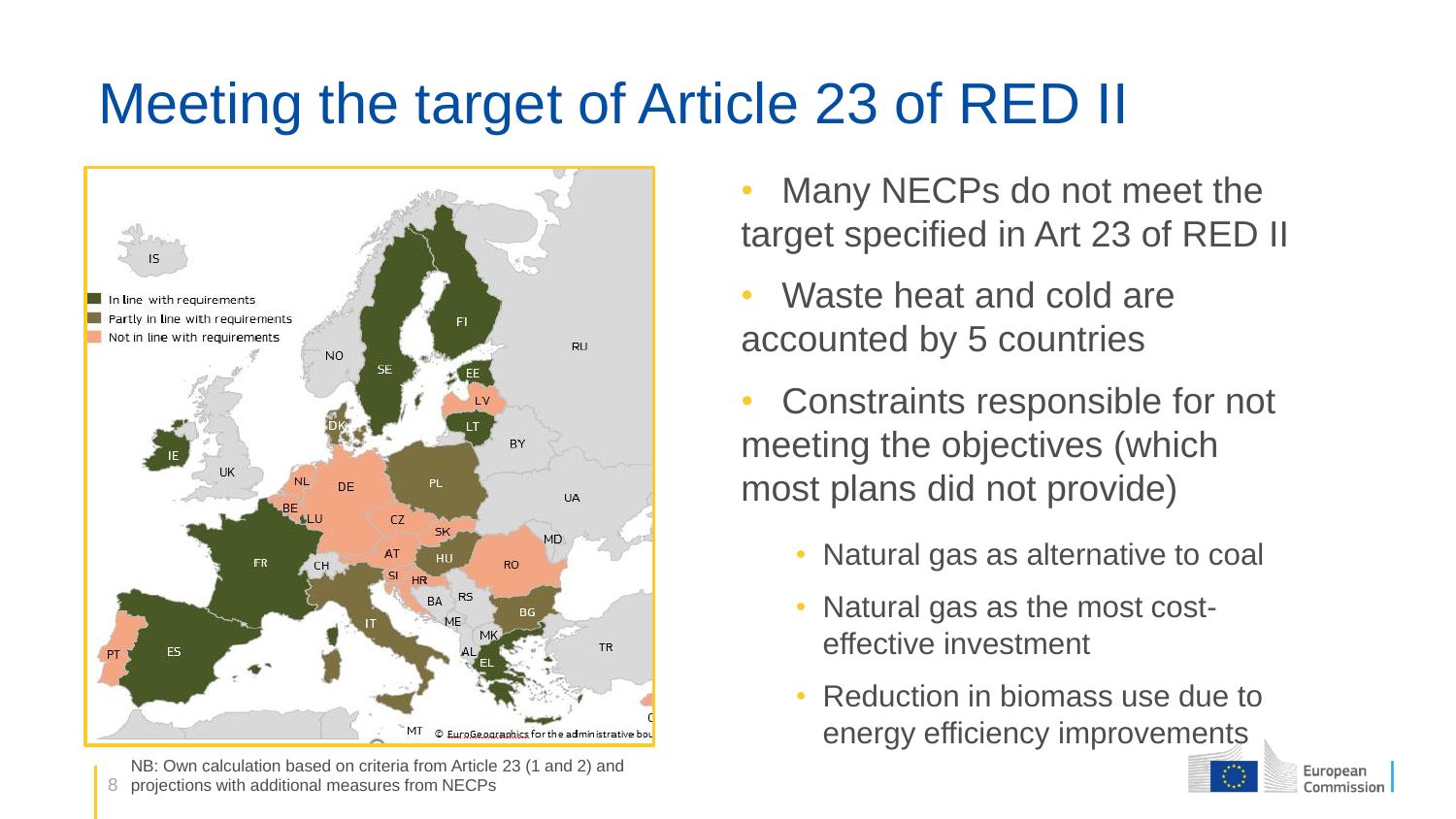### The role of co-generation of heat and power

- Trajectories for heat generation from combined heat and power (CHP) plants
	- 10 NECPs provided data
	- Expected to increase: CZ, EE, LU, PT, SK, SI; decrease: DK, DE, ESP, NL, AT, FI
	- No data in many NECPs but a link to the comprehensive assessment (Art. 14 of EED)
- Reasons for decreased use vary
	- Integration of RES into the power grid (DE, DK), end of lifetime of old CHP plants (ESP), ban on coal (FIN)

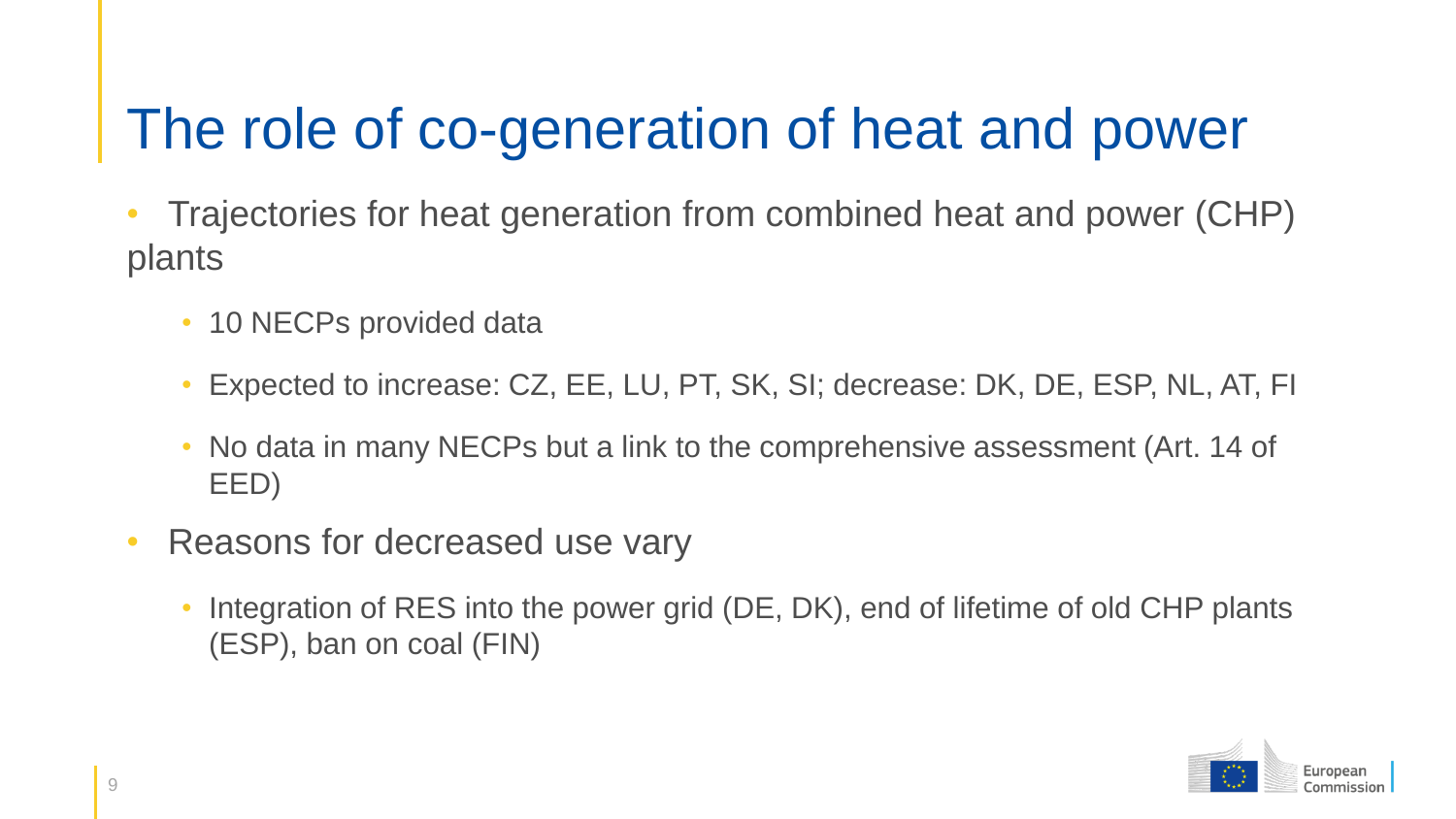### Measures and policies (I)

- Measures addressing CHP
	- Promotion of new HECHP plants and increase in capacity: 8 NECPs
	- Phasing out coal-fired CHP plans: 2 NECPs
	- Supporting renewables: 6 NECPs
	- Supporting energy efficiency measures: 5 NECPs
	- Other: 4 NECPs

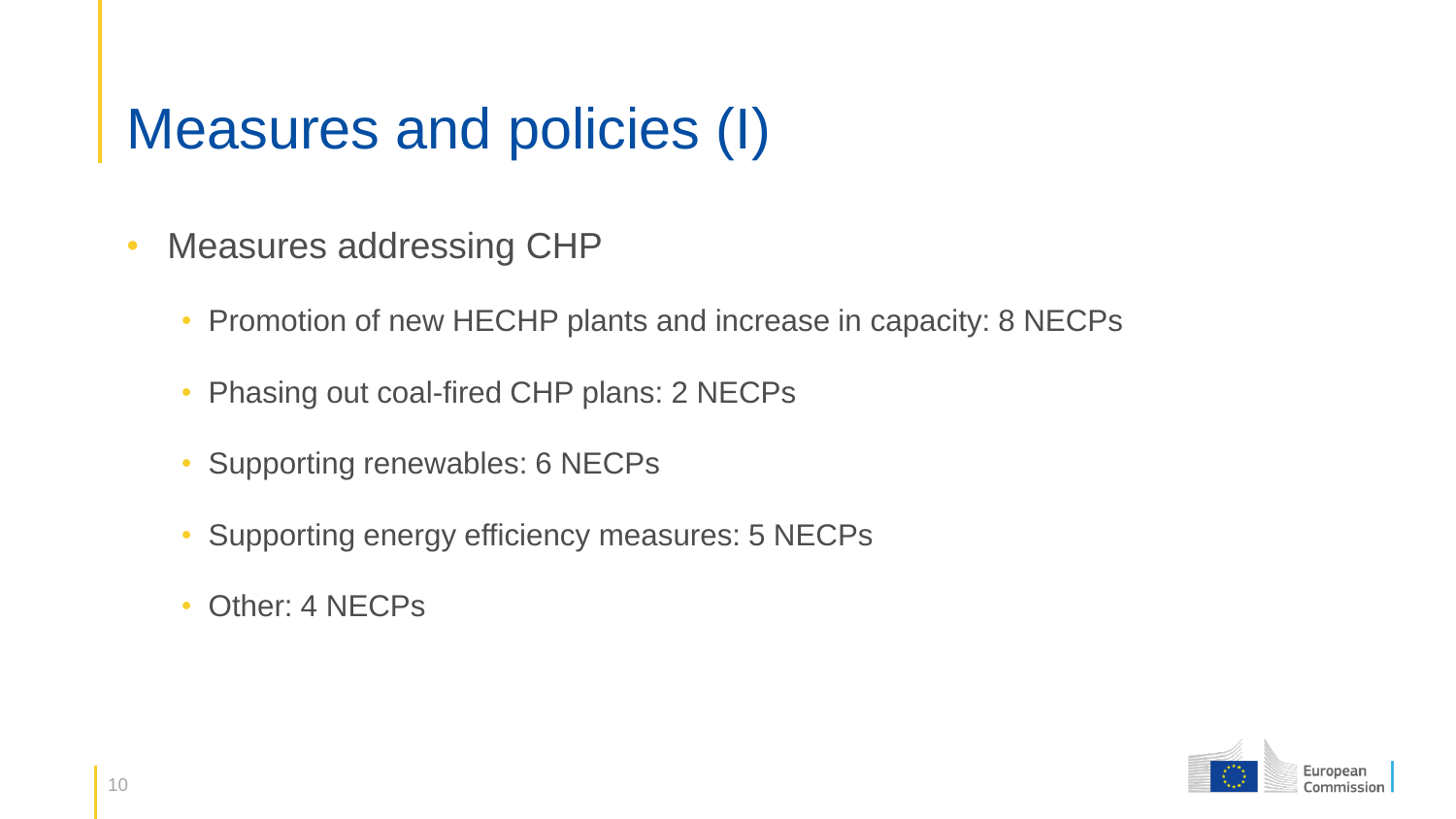### Measures and policies (II)

#### *National policies in the RES dimension*

| <b>Installation</b><br>of decentr.<br><b>RES</b><br>heating<br>system | New RES<br>based<br>central<br>heating | Shift from<br>fossil to<br><b>RES</b> | Ban on fossil<br>boilers   | <b>RES</b> share in<br>buildings<br>both new &<br>undergoing<br>renovations | Indust<br>rv      | Comm<br>unities | Cooling |
|-----------------------------------------------------------------------|----------------------------------------|---------------------------------------|----------------------------|-----------------------------------------------------------------------------|-------------------|-----------------|---------|
| <b>Economic measures</b>                                              |                                        |                                       | <b>Regulatory measures</b> |                                                                             | Other (other: 16) |                 |         |
| 17                                                                    | 15                                     |                                       |                            | 10                                                                          |                   | 8               |         |

#### *National policies in the EE dimension*

| Modern.<br>boiler<br>installation<br>(decentr.) | Modern.<br>and/or<br>efficient boiler<br>installation/<br>network | New buildings<br>and undergoing<br>renovations<br>(nZEB, deep ren.) | Modernisati<br>on of<br>centralized<br>heat supply | Industry | <b>Waste</b><br>heat |  |
|-------------------------------------------------|-------------------------------------------------------------------|---------------------------------------------------------------------|----------------------------------------------------|----------|----------------------|--|
| <b>Economic measures</b>                        |                                                                   |                                                                     | <b>Regulatory measures</b>                         |          | Other (other: 13)    |  |
| 11                                              | 14                                                                | 16                                                                  |                                                    | 12       | European             |  |
|                                                 |                                                                   | and/or efficient                                                    |                                                    |          |                      |  |

Comr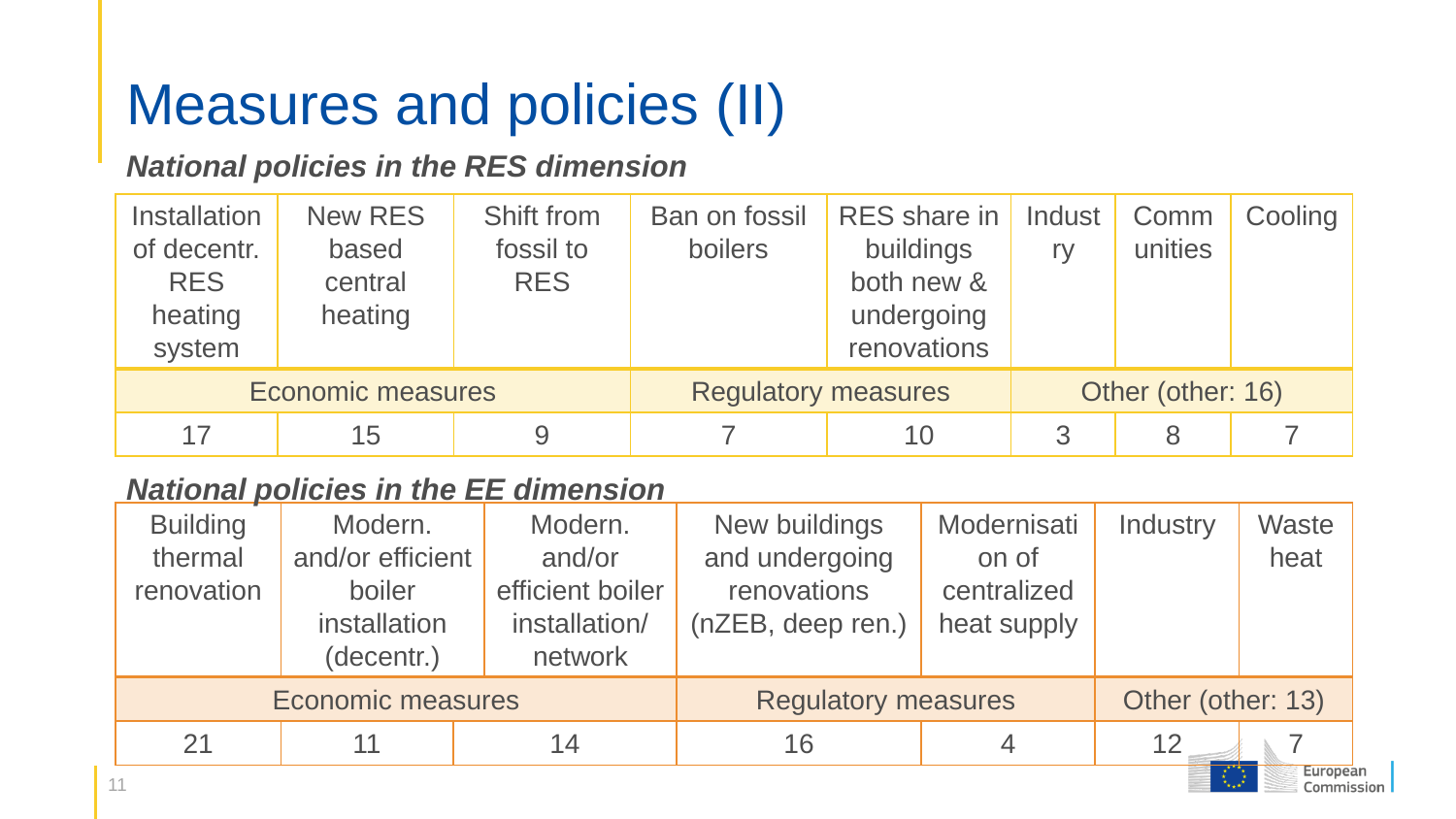### Recommendations by authors (I)

- Renewable energy targets
	- Increase the level of ambition given the important role of the H & C sector
- Constraints that caused Member States not to achieve renewable energy targets
	- Provide more information and a detailed plan with measures to close the gap
- RES technologies contributing to the sectorial target achievement
	- Provide trajectories for the main RES technologies contributing to reaching the sectorial target
	- Prepare a template to clarify the technologies (EC)

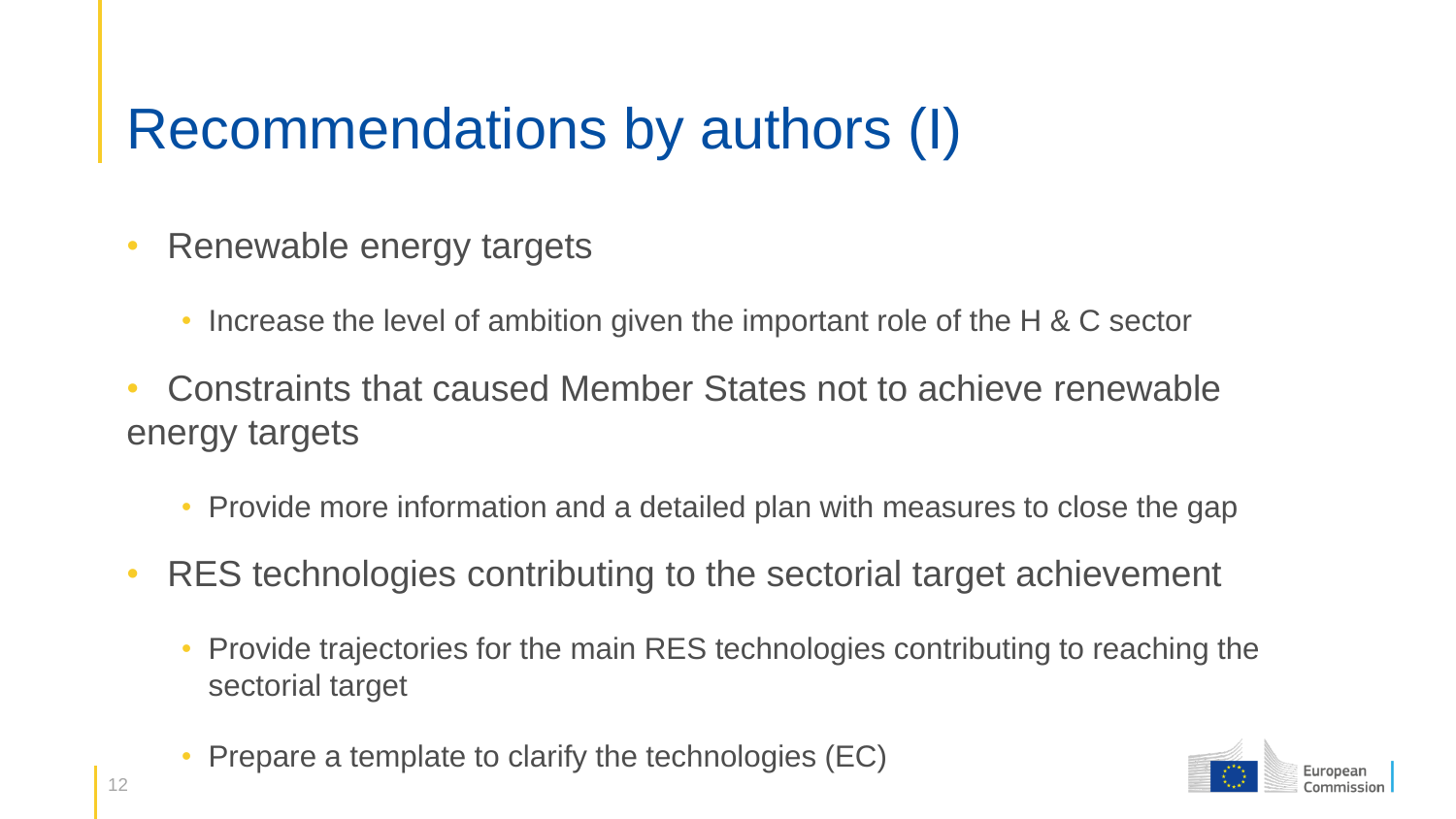### Recommendations by authors (II)

- Co-generation of heat and power and efficient DHC
	- Provide current potential and trajectories of HECHP and efficient DHC
	- Facilitate the exchange of experiences and knowledge support (EC)
	- Clarify the contribution of CHP to targets (e.g., co-generated heat from natural gas CHP plants should not be considered waste heat)
- Cooling
	- Address the cooling sector in more detail in the updated NECP
	- Provide a definition for renewable cooling (EC)

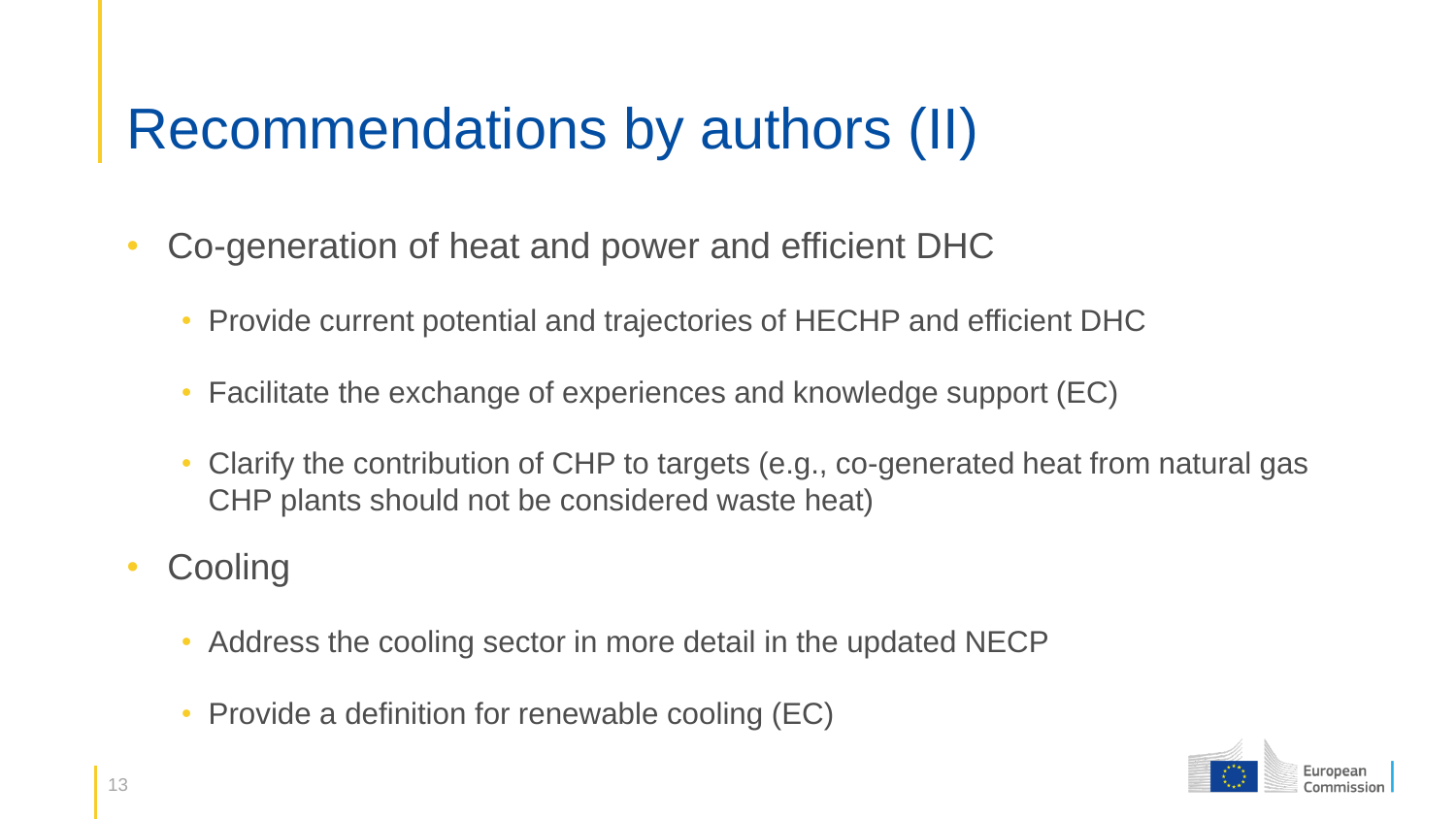# Recommendations by authors (III)

- Waste heat
	- Describe how waste heat will be utilized based on the identified potential
	- Use the framework of the comprehensive assessments in line with Article 14(1) of the EED
	- The usefulness of the next NECPs would increase by incorporating measures to exploit waste heat and cold
- Other
	- A plan for phasing out fossil fuels in the H & C sector as a significant step towards decarbonising the H & C could be provided in the next NECP

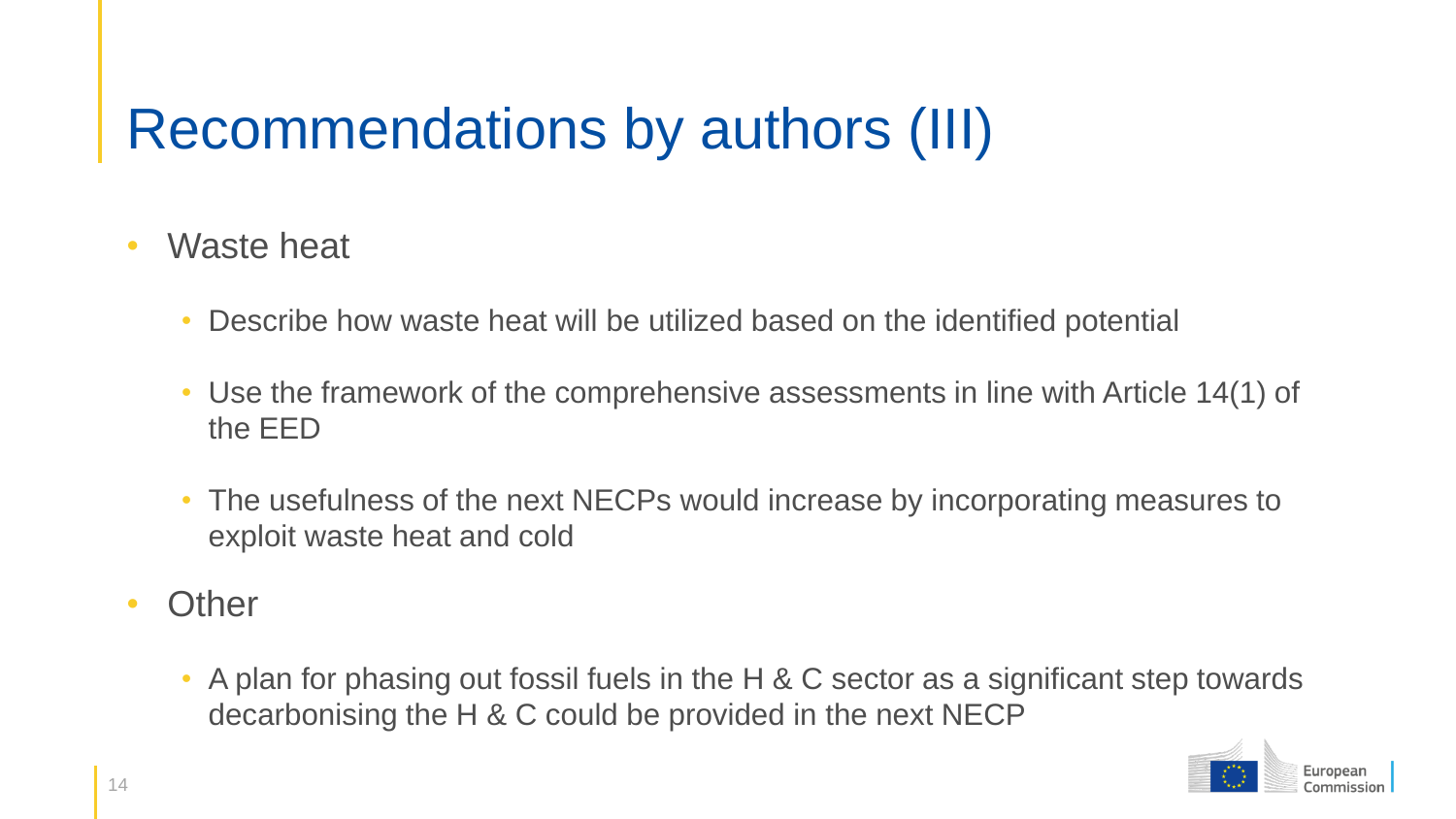# Recommendations by authors (IV)

#### • General

- Harmonise the timing of directives serving as input to the NECPs (EC)
- Provide more details on measures and policies (expected benefits (e.g., energy savings, indicative timeline, budget required and sources)
- Improve data collection procedures and national and Eurostat statistics including key H & C energy streams, such as waste heat, process heat and heat pumps for cooling
- Ensure all Member States have the same end year in their analyses

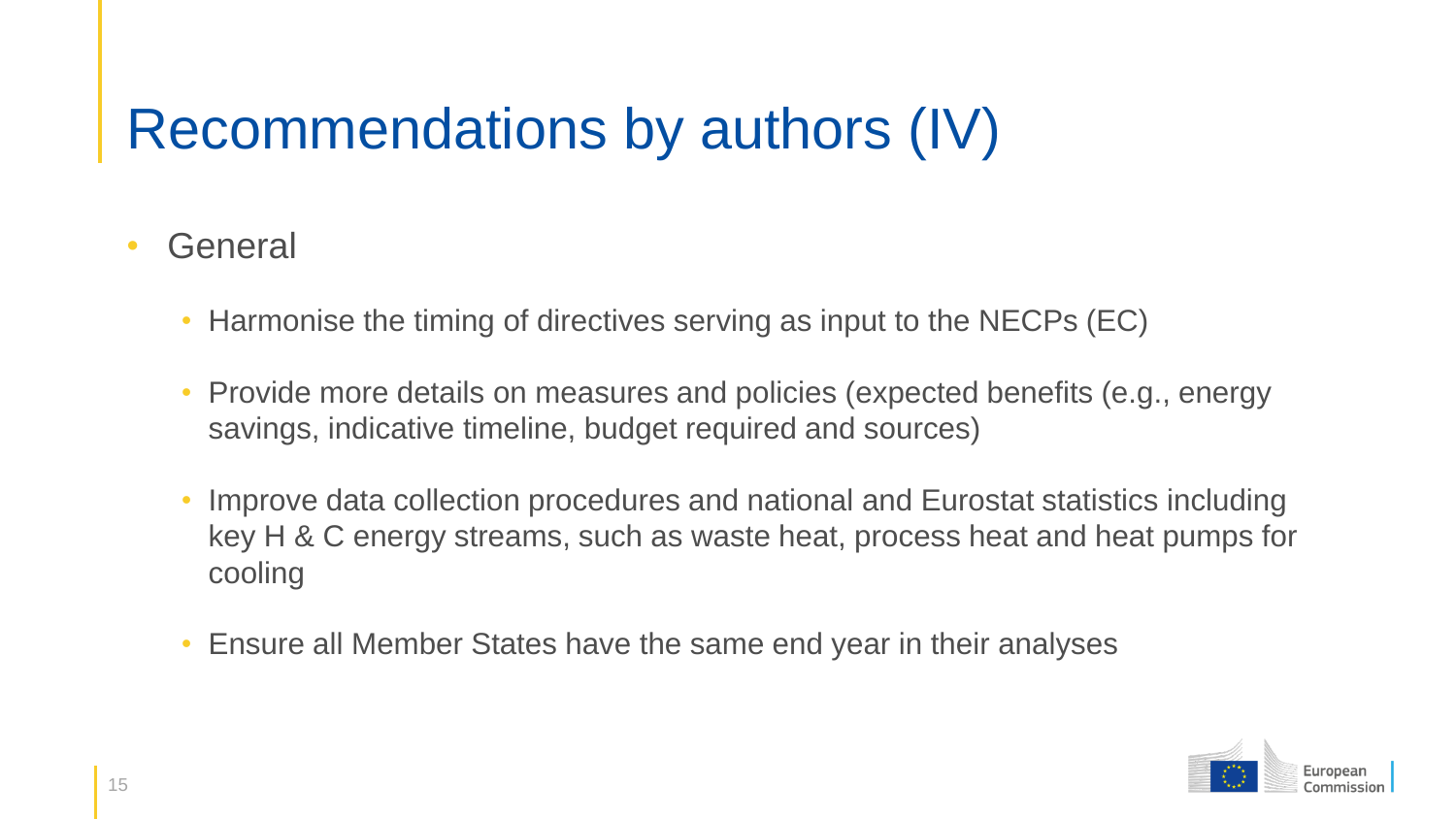### **Conclusions**

• NECPs made it possible to assess the status of the European H & C market and its development

They are important documents providing an opportunity to compare Member States and link the current situation and national targets to policies and measures

- For the next NECPs, several areas could be improved:
	- Increase the level of ambition
	- Better link to the comprehensive assessment of Article 14 of EED
	- Provide details regarding measures

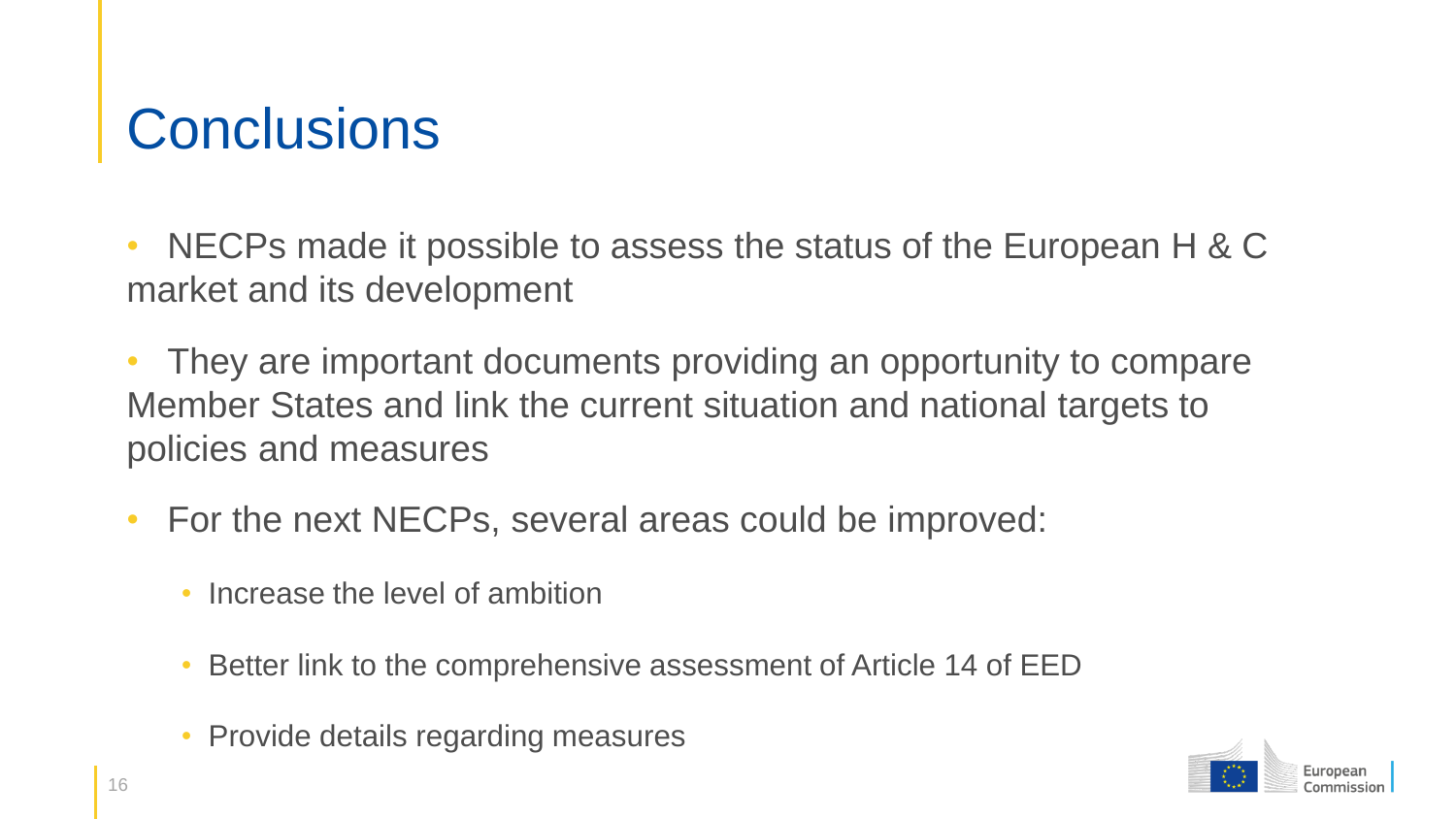# Thank you



**© European Union 2020**

Unless otherwise noted the reuse of this presentation is authorised under the [CC BY 4.0](https://creativecommons.org/licenses/by/4.0/) license. For any use or reproduction of elements that are not owned by the EU, permission may need to be sought directly from the respective right holders.

Slide xx: element concerned, source: e.g. Fotolia.com; Slide xx: element concerned, source: e.g. iStock.com